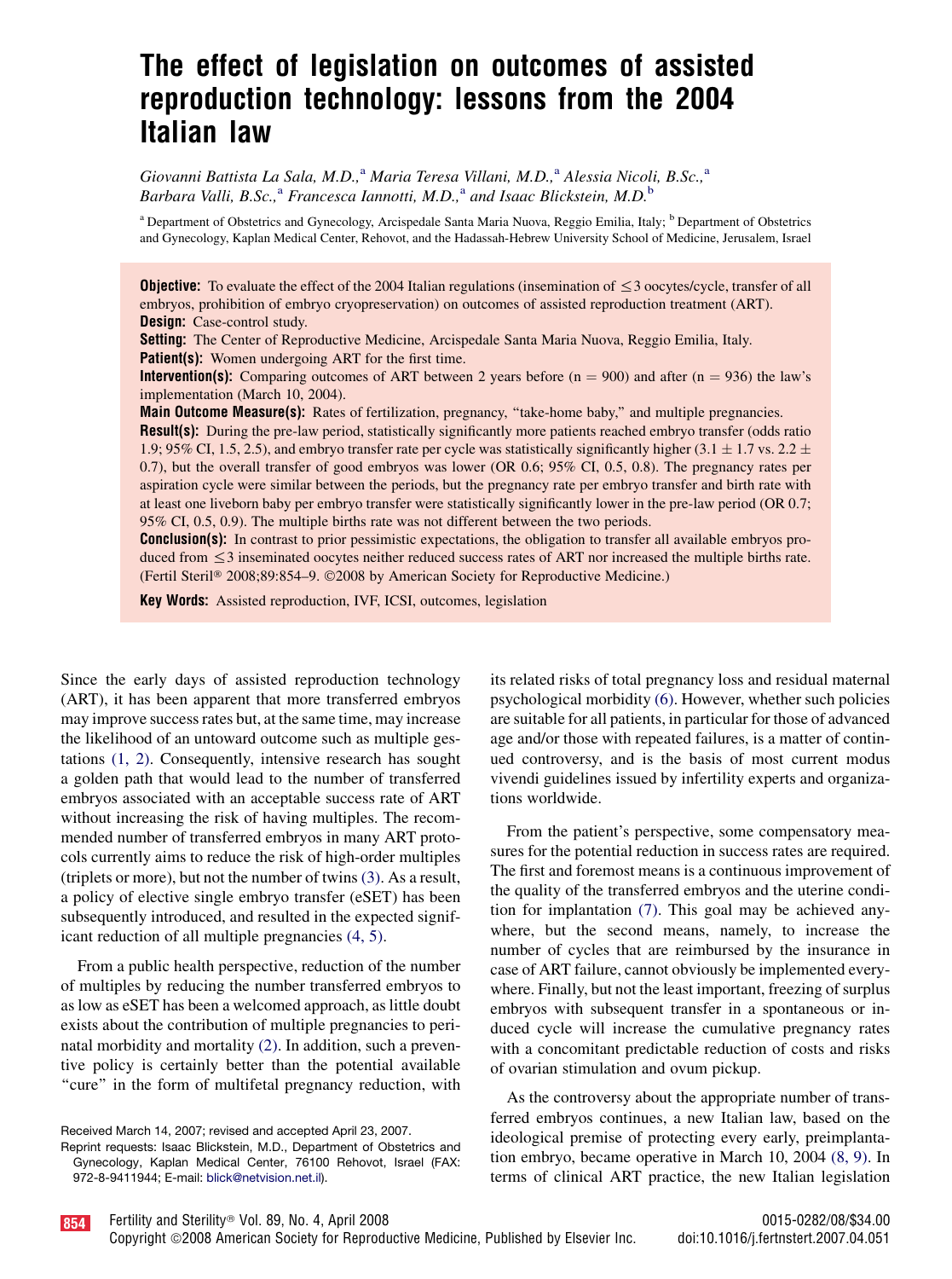restricted the number of fertilized oocytes in each cycle to three, obliged the subsequent transfer of all resulting embryos, and prohibited freezing of surplus embryos [\(10–12\)](#page-4-0). Three problems with the new Italian law were immediately identified, involving social issues, human rights, and the application of ART [\(12–14\)](#page-5-0). The intuitive critique about this legislation was that it is expected to reduce success rates of ART with a concomitant increase of multiple pregnancies. Counterintuitively, however, a multicenter survey from seven Italian ART institutions that compared the results of the first 3 months following the new law with those from the same period during the previous year found that the success rates of in vitro fertilization/intracytoplasmic sperm injection (IVF/ ICSI) were practically unchanged by the new ART legislation; however, the prohibition of embryo freezing was expected to reduce the cumulative success rate [\(11\)](#page-4-0).

We compared outcomes of clinical pregnancies of 1 year before and after the legislation and observed a lower spontaneous loss rates in the latter period [\(12\)](#page-5-0). However, the conclusions from the survey [\(11\)](#page-4-0) as well as our study might be limited because the observation period was relatively short, centers were not accustomed to the new regulations, the participating institutions in the survey used different ART protocols, and the population of both studies included a case-mix of patients with and without previous unsuccessful IVF/ICSI treatments. Therefore, the purpose of this study was to compare the results of a single ART center from the first 2 years after the new Italian reproductive legislation with the preceding 2 years, in patients without previous IVF/ICSI treatment.

#### MATERIALS AND METHODS

This study was carried out in our nonprivate infertility clinic at Arcispedale Santa Maria Nuova, at Reggio Emilia, Italy. This ART service had always some unique features related to constraints prohibiting disposal as well as freezing of surplus embryos [\(15, 16\)](#page-5-0). Moreover, only cleavage-stage embryos are transferred without assisted hatching. The population included in the study comprised mainly (>95%) women of Italian origin, none of whom had had previous attempts with ART. The patients underwent IVF with and without ICSI using fresh sperm. Follow-up on outcome was available for all patients who underwent IVF, but two patients undergoing ICSI during the pre-law period were lost to follow-up verification and were excluded from the analysis. The data include detailed information related to the ART procedures as well as obstetric variables, and were prospectively collected, regularly updated, and evaluated using the Microsoft Excel (Microsoft Corporation, Redmond, WA).

We compared the results of ART cycles that reached the aspiration stage performed during the 2 years following the new Italian legislation (March 10, 2004, to March 9, 2006) with the previous 2 years (March 10, 2002, to March 9, 2004). During the study and control periods, we used the same ovarian stimulation and same ovum pickup methods. However, we gradually changed the in vitro culture media during the post-law period: During the pre-law period and during the first post-law period, we used the same culture media, whereas 1 year after the law, a different culture media was used. The change in culture media was made purely for financial reasons. The decision of whether to perform IVF or ICSI was made upon sperm quality analysis after ovum pickup. Excellent sperm counts were defined by the following characteristics: sperm count  $\geq$  20 M/mL, progressive motility of  $\geq$  30%, and normal forms (strict criteria) found in  $>4\%$ . Quality of oocytes for IVF/ICSI was defined as ''good'' by finding dispersion of the cumulus cells, presence of the corona radiate with homogenous distribution of the cells, and a clear cytoplasm without granules. Good quality embryos were defined according to the classification developed by Veeck [\(17\).](#page-5-0) In this classification system, grading ranges from I to V as follows: grade I, blastomeres of equal size and no fragmentation; grade II, blastomeres of equal size, with minor cytoplasmic fragmentation occupying less than 10%; grade III, blastomeres of distinctly unequal size and variable fragmentation, but no more than 30%; grade IV, blastomeres of equal or unequal size, and variable fragmentation from 30% to 50%; and grade V, embryos with few blastomeres of any size and severe fragmentation occupying at least 50% of surface. Good quality embryos were defined with scores I, II, and III.

Before implementation of the new reproductive law, we inseminated up to four oocytes in women  $\langle 35 \rangle$  years old,  $\geq 5$ oocytes in women 35 to 37 years, and all available oocytes in women aged  $\geq$ 38 years and transferred all available embryos. In contrast, after the new reproductive legislation, we were obliged to inseminate no more than three oocytes and to transfer all available embryos. Out of necessity, surplus oocytes were frozen and submitted to subsequent fertilization in future cycles, using the method previously described elsewhere [\(18\)](#page-5-0).

In the analysis, we evaluated the effect of the new Italian reproductive legislation on fertilization, pregnancies, ''takehome baby,'' and multiple pregnancies rates, in the entire population as well as separately in IVF and IVF/ICSI cases. We also compared outcomes by age group  $( $35$ ,  $35$  to  $37$ ,$ 38 to 39, and 40 to 41 years). We used True Epistat Software (Math Archives, Round Rock, TX) to compare frequencies by the Fisher's exact tests. We derived odds ratio (OR) and Corenfield's 95% confidence intervals (CI). Continuous variables were compared by Student's  $t$ -test;  $P < .05$  was considered statistically significant. The ethics committee of the hospital approved the study.

#### RESULTS

There where 900 first-time ART patients (484 without and 416 with ICSI, respectively) in the 2 years before the new Italian reproductive law, and 936 first-time ART patients (521 and 415, without and with ICSI, respectively) in the 2 years after the new Italian reproductive law. The preceding period had significantly fewer patients >38 years old. The proportion of IVF/ICSI cycles was similar in the two periods.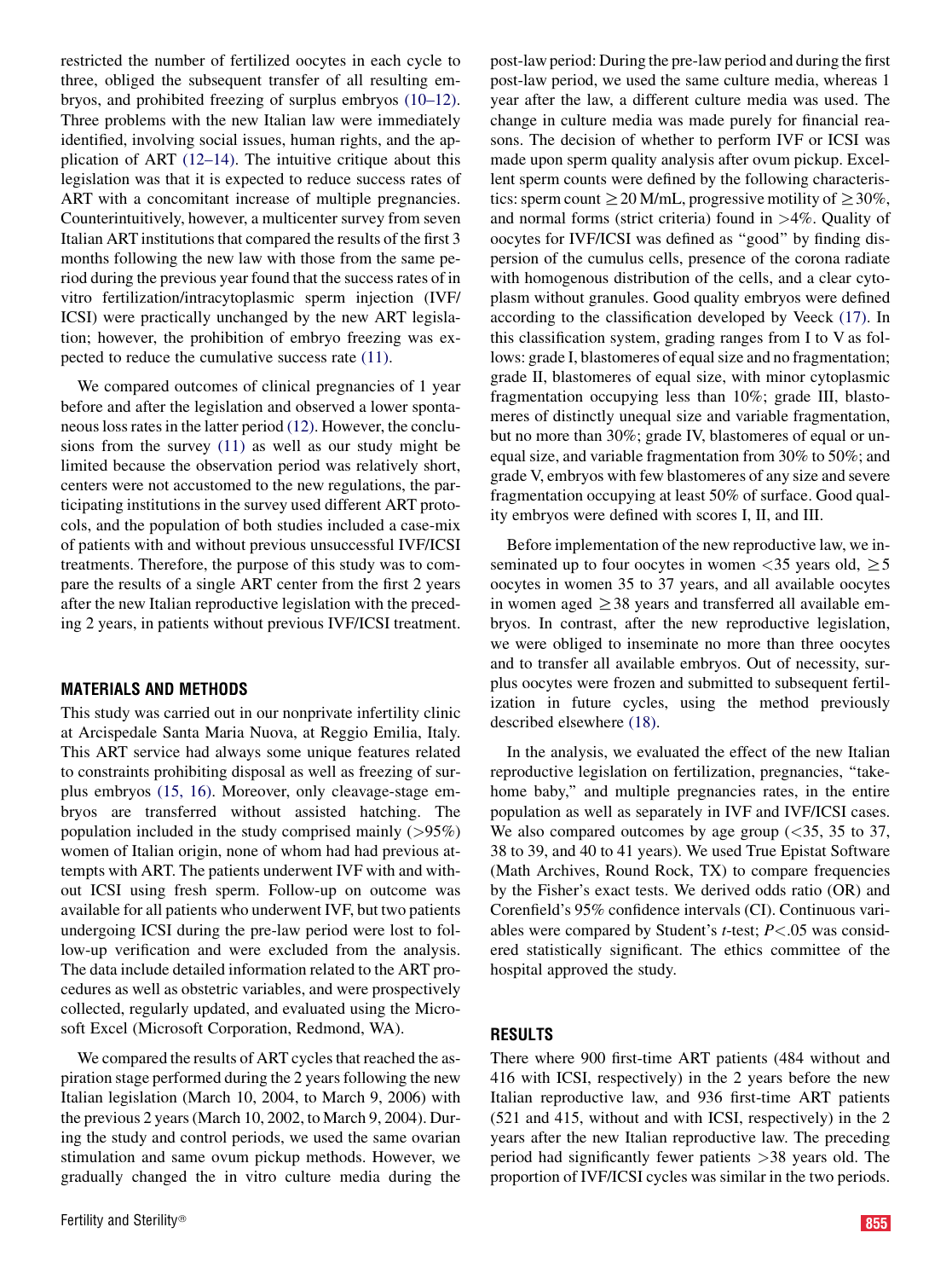<span id="page-2-0"></span>The ART characteristics are shown in Table 1. A total of 2484 and 1705 embryos were transferred before and after the law, respectively. Irrespective of the ART method, a statistically significantly higher embryo transfer (ET) per cycle rate was observed before the implementation of the law. In contrast, the overall transfer of good embryos was higher after the implementation of the law, and this was statistically significant among IVF as well as among ICSI cycles.

The outcome characteristics before and after implementation of the 2004 law are shown in [Table 2](#page-3-0). There was no statistically significant difference between the frequencies of chemical, ectopic, and clinical intrauterine pregnancies, for a total of 157 and 198 pregnancies, before and after the implementation of the 2004 law, respectively. Similarly, there were no interperiod differences between the frequencies of singleton, twins, and triplets among the clinical intrauterine pregnancies. The pregnancy rate per patient started (i.e., per aspiration) was similar between the periods. However, the pregnancy rate as well as the births with at least one liveborn baby ("take-home baby") per ET rate were statistically significantly higher after the implementation of the new Italian reproductive legislation.

The comparison of outcomes by maternal age groups [\(Table 3](#page-4-0)) indicates that outcomes were practically unchanged before and after the new Italian reproductive legislation.

To evaluate the potential effect of the change of culture media, we compared the outcomes between the first and second years after the law. We did not find any statistically significant differences (data not shown).

### DISCUSSION

Practice guidelines are usually issued by census groups of medical authorities and are designed to help clinicians in making the appropriate decision for their patients. Thus, the new Italian infertility rules, issued by legislative authorities, were anticipated to be against the best interest of the infertile women [\(11, 14\)](#page-4-0). Specifically, the limit of three fertilized oocytes for transfer in each cycle, the obligation to transfer all produced embryos, and the prohibition of cryopreservation of surplus embryos were expected to decrease the likelihood of achieving pregnancy, to increase the number and complexity of procedures per pregnancy, to increase the risk of multiple gestations, and thus to infringe upon basic human rights and the proper application of ART [\(11\).](#page-4-0) These policies further restricted our protocols by not allowing for tailoring the number of transferred embryos according to our judgment, which had been a priori restricted by the unique clinical environment in our service. Moreover, the prohibition of sperm and oocyte donation also denies fertility to many couples who are in need for gamete donation, and the

#### TABLE 1

| Cycle characteristics before and after the new Italian reproductive legislation. |                  |                  |                   |  |
|----------------------------------------------------------------------------------|------------------|------------------|-------------------|--|
|                                                                                  | <b>Before</b>    | <b>After</b>     | <b>Statistics</b> |  |
| Patients started                                                                 | 900              | 936              |                   |  |
| <b>IVF</b>                                                                       | 484              | 521              |                   |  |
| <b>ICSI</b>                                                                      | 416 (46.2)       | 415 (44.3)       |                   |  |
| Age $>38$ years                                                                  | 181/900 (20.1)   | 231/936 (24.7)   | 0.8(0.6, 0.9)     |  |
| <b>IVF</b>                                                                       | 103/484 (21.3)   | 136/521 (26.1)   | 0.8(0.6, 1.0)     |  |
| <b>ICSI</b>                                                                      | 78/416 (18.8)    | 95/415 (23.0)    | 0.8(0.5, 1.1)     |  |
| ET cycles (/patients)                                                            | 791/900 (87.9)   | 741/936 (79.2)   | 1.9(1.5, 2.5)     |  |
| <b>IVF</b>                                                                       | 404/484 (83.5)   | 389/521 (74.7)   | 1.7(1.2, 2.4)     |  |
| <b>ICSI</b>                                                                      | 387/416 (93.0)   | 352/415 (84.8)   | 2.4(1.5, 3.9)     |  |
| Age $>$ 38 years (/ET cycles)                                                    | 154/791 (19.5)   | 172/741 (23.2)   | 0.8(0.6, 1.0)     |  |
| <b>IVF</b>                                                                       | 88/404 (21.8)    | 95/388 (24.5)    | 0.8(0.6, 1.2)     |  |
| <b>ICSI</b>                                                                      | 66/387 (17.1)    | 77/352 (21.9)    | 0.7(0.5, 1.1)     |  |
| Transferred embryos (total)                                                      | 2484             | 1705             |                   |  |
| <b>IVF</b>                                                                       | 1271             | 931              |                   |  |
| <b>ICSI</b>                                                                      | 1213 (48.8)      | 774 (45.4)       |                   |  |
| ETs/cycle                                                                        | $3.1 \pm 1.7$    | $2.2 \pm 0.8$    | P < .05           |  |
| <b>IVF</b>                                                                       | $3.1 \pm 1.7$    | $2.2 \pm 0.8$    | P < .05           |  |
| <b>ICSI</b>                                                                      | $3.1 \pm 1.7$    | $2.2 \pm 0.7$    | P < .05           |  |
| Good quality embryos (total)                                                     | 2103/2484 (84.7) | 1525/1705 (89.4) | 0.6(0.5, 0.8)     |  |
| <b>IVF</b>                                                                       | 1058/1271 (83.2) | 829/931 (89.0)   | 0.6(0.5, 0.8)     |  |
| <b>ICSI</b>                                                                      | 1045/1213 (86.2) | 696/774 (89.9)   | 0.7(0.5, 0.9)     |  |

*Note*: Categorical data are presented as n/N (%) and continuous data as mean  $\pm$  SD. Statistics are shown as OR (95% CI).

La Sala. Italian legislation and ART. Fertil Steril 2008.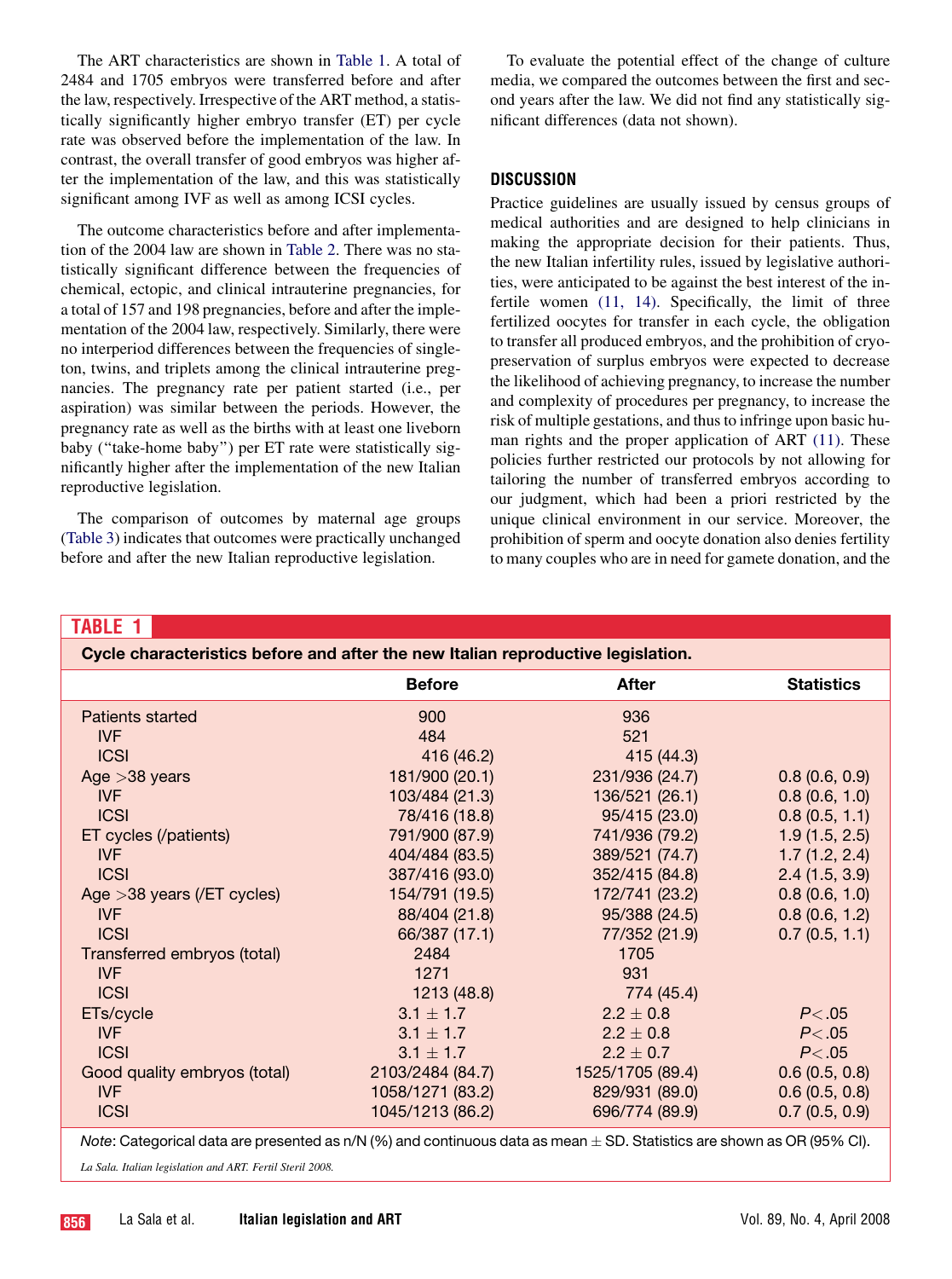# <span id="page-3-0"></span>Outcomes of ART cycles before and after the new Italian reproductive legislation.

|                                       | <b>Before</b>  | <b>After</b>   | <b>Statistics</b> |
|---------------------------------------|----------------|----------------|-------------------|
| <b>Total pregnancies</b>              | 157            | 198            |                   |
| IVF                                   | 78             | 111            |                   |
| <b>ICSI</b>                           | 79             | 87             |                   |
| Chemical                              | 34/157 (21.7)  | 40/198 (20.2)  | 1.1(0.6, 1.9)     |
| Ectopic                               | 1/157(0.6)     | 6/198(3.0)     | 0.2(0.02, 1.7)    |
| Clinical, intrauterine                | 122/157 (77.7) | 152/198 (76.8) | 1.0(0.6, 1.8)     |
| Singletons (/clinical pregnancies)    | 75/122 (61.5)  | 111/152 (73.0) | 0.6(0.3, 1.0)     |
| Singleton births                      | 57/75 (76.0)   | 86/111 (77.5)  | 0.9(0.4, 1.9)     |
| Twins (/clinical pregnancies)         | 39/122 (32.0)  | 38/152 (25.0)  | 1.4(0.8, 2.5)     |
| Twin births                           | 25/39 (64.1)   | 27/38(71.1)    | 0.7(0.2, 2.1)     |
| Singleton births                      | 11/39 (28.2)   | 8/38(21.1)     | 1.5(0.5, 4.8)     |
| Triplets (/clinical pregnancies)      | 8/122(6.6)     | 3/152(2.0)     | 3.5(0.8, 17.0)    |
| <b>Triplet births</b>                 | $4/8$ (25.0)   | 2/3(66.7)      |                   |
| Twin births                           | 2/8(25.0)      |                |                   |
| Singleton births                      | 1/8(12.5)      | $1/3$ (33.3)   |                   |
| Pregnancies/ET cycles                 | 157/791 (19.8) | 198/741 (26.7) | 0.7(0.5, 0.9)     |
| Births $\geq$ 1 baby/patients started | 100/900 (11.1) | 124/936 (13.2) | 0.8(0.6, 1.1)     |
| Births $\geq 1$ baby/ET cycles        | 100/791 (12.6) | 124/741 (16.7) | 0.7(0.5, 0.9)     |
| Singleton births                      | 69/100 (69.0)  | 95/124 (76.7)  | 0.7(0.3, 1.3)     |
| Multiple births                       | 31/100 (31.0)  | 29/124 (23.4)  | 1.5(0.8, 2.8)     |
|                                       |                |                |                   |

*Note:* Categorical data are presented as n/N (%). Statistics are shown as odds ratio (95% confidence interval). Differences between pregnancies and births arise from abortions.

La Sala. Italian legislation and ART. Fertil Steril 2008.

prohibition of preimplantation diagnosis cannot avoid transfer of genetically malformed embryos in patients with a known genetic disorder.

Our study follows the study of Ragni et al. [\(11\)](#page-4-0) and our own preliminary observations [\(12\)](#page-5-0) on the effect of the new Italian law on outcomes of ART cycles. In contrast to the Ragni group, who found that the new legislation did not significantly influenced the rate of success of IVF/ICSI cycles, we found that the limitation of up to three embryo transfers per cycle, irrespective of the patient's age, actually improved the pregnancy per ET rate as well as the take-home baby per ET rate by 30%. Moreover, although the multiple birth rates remain quite high  $($  >20%), the obligation to re-implant all available embryos did not change the multiple birth rate between the two periods. The discrepancy between our current findings and those of Ragni et al.[\(11\)](#page-4-0) are due to two main differences in study design. First, our data come from a single center whereas Ragni et al. collected data from seven centers with different ovarian stimulation and ART protocols; second, the data in the study of Ragni et al. were collected during a 3-month period whereas our study includes data from 2 years. Thus, the observations of Ragni et al. may represent the ''acute'' reaction to the imposed changes on Italian infertility centers, but our observations represent the adaptation to the new ART regulations.

The conclusions from our study are of special importance and are not limited to the Italian population. Three observations may apply to a broader perspective. First, our study shows that limiting the number of transferred embryos to three has little effect on the multiple pregnancy rate; specifically, transferring  $2.2 \pm 0.8$  or  $3.1 \pm 1.7$  embryos per cycle makes no difference in terms of the multiple birth rate. Particularly, there was no reduction of triplet births.

The second and intriguing observation is the combination of a significant reduction in ET cycles concomitant with improvement in embryo quality observed after the law implementation. This resulted in more pregnancies per ET cycles and in significantly higher take-home baby rates following the implementation of the new Italian reproductive legislation. The improved outcomes are possibly explained by the change of culture media used in the second period leading to the observed higher quality of the embryos (see [Table 1](#page-2-0)). However, our comparison of outcomes obtained by using the different culture media does not support a significant effect on embryo quality. Alternatively, the need to select only the three best oocytes for insemination may have improved the overall quality of the embryos.

Our data indicate that statistically significantly fewer patients underwent ET in the post-law period; that is, 21% of the patients who started IVF in the post-law period did not continue with ET. This apparently high frequency might be explained by the fact that we perform oocyte retrieval even when ovarian response is inadequate; therefore, we had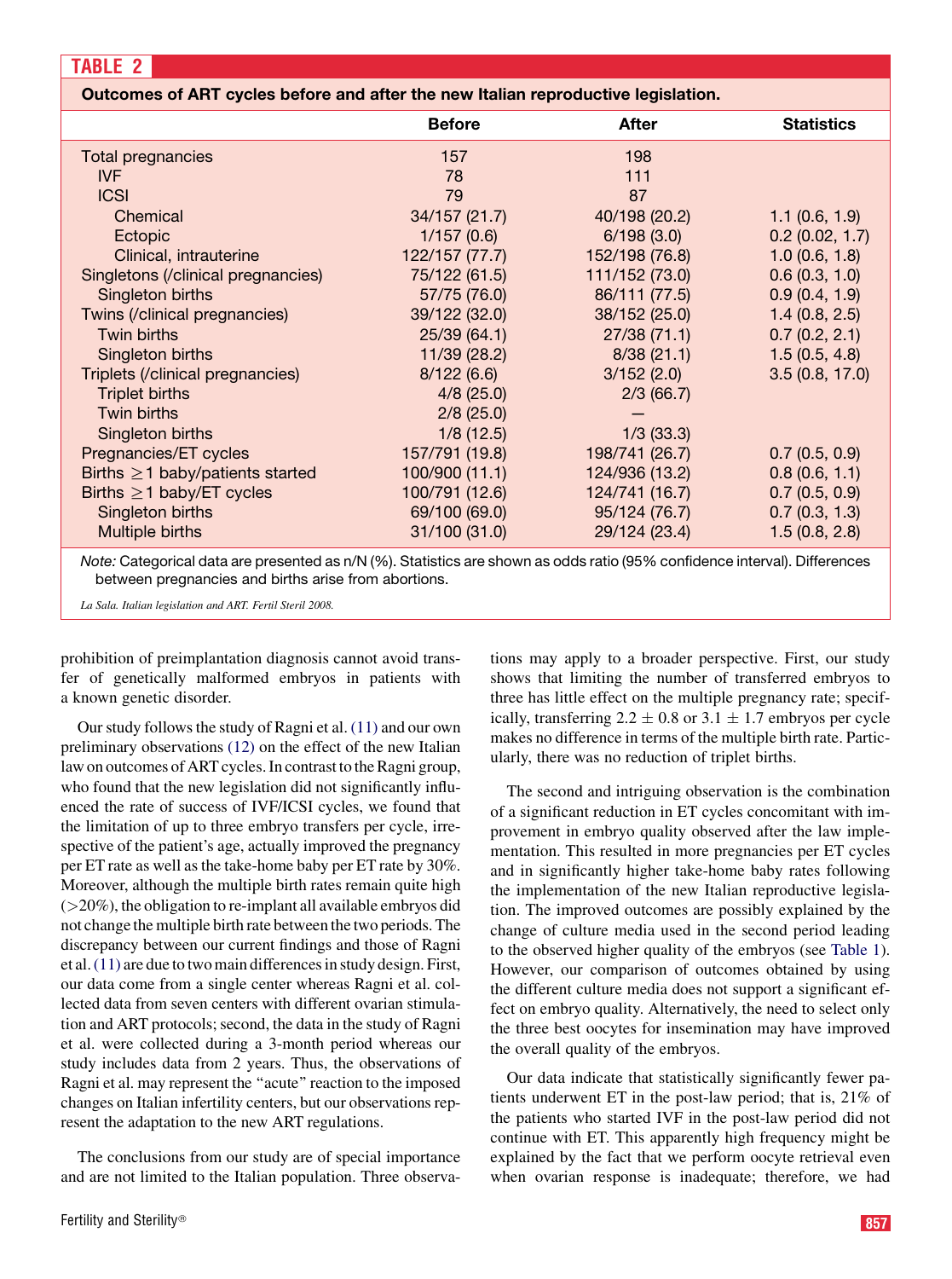# <span id="page-4-0"></span>TABLE 3

# ART results before and after the new Italian reproductive legislation.

|                                                           | <b>Before</b>                 | After          |  |  |
|-----------------------------------------------------------|-------------------------------|----------------|--|--|
| Pick-up cycles                                            | 900                           | 936            |  |  |
| $<$ 35 years                                              | 421 (46.8)                    | 379 (40.5)     |  |  |
| 35-37 years                                               | 239 (26.6)                    | 258 (27.6)     |  |  |
| 38-39 years                                               | 138 (15.3)                    | 163 (17.4)     |  |  |
| 40-41 years                                               | 102 (11.3)                    | 136 (14.5)     |  |  |
| Clinical                                                  | 122/900 (13.6) 152/936 (16.2) |                |  |  |
| pregnancies                                               |                               |                |  |  |
| $<$ 35 years                                              | 65/421 (15.4)                 | 66/379 (17.4)  |  |  |
| 35-37 years                                               | 37/239 (15.5)                 | 52/258 (20.2)  |  |  |
| 38-39 years                                               | 17/138 (12.3)                 | 25/163 (15.3)  |  |  |
| 40-41 years                                               | 3/102(2.9)                    | 9/136(6.6)     |  |  |
| Births $\geq$ 1 baby/                                     | 100/900 (11.1) 124/936 (13.2) |                |  |  |
| pick-up cycles                                            |                               |                |  |  |
| $<$ 35 years                                              | 53/421 (12.6)                 | 53/379 (14.0)  |  |  |
| 35-37 years                                               | 31/239 (13.0)                 | 48/258 (18.6)  |  |  |
| 38-39 years                                               | 13/138 (9.4)                  | 19/163 (11.7)  |  |  |
| 40-41 years                                               | 3/102(2.9)                    | 4/136(2.9)     |  |  |
| Births $\geq$ 1 baby/ET                                   | 100/791 (12.6)                | 124/741 (16.7) |  |  |
| $<$ 35 years                                              | 53/378 (14.0)                 | 53/305 (17.3)  |  |  |
| 35-37 years                                               | 31/210 (14.8)                 | 48/220 (21.8)  |  |  |
| 38-39 years                                               | 13/117 (11.1)                 | 19/116 (16.3)  |  |  |
| $40 - 41$ years                                           | 3/86(3.5)                     | 4/100(4.0)     |  |  |
| Note: Categorical data are presented as n/N (%).          |                               |                |  |  |
| La Sala. Italian legislation and ART. Fertil Steril 2008. |                               |                |  |  |

more cases with fewer oocytes and/or low quality oocytes that eventually did not result in ET. Moreover, because of the legislative obligation to inseminate no more than three oocytes, we inseminated the ''best'' oocytes in terms of morphology, but one can never be sure if these are indeed the best that could result in embryos. In simple terms, the obligation to inseminate no more than three oocytes might have caused our high percentage of cases without ET.

Finally, the results for women older than 39 years (see Table 3) show a dramatic decrease in clinical pregnancies and take-home baby rates compared with younger women. This drop in success rates in patients over 39 years is in accord with numerous observations worldwide, but nonetheless reiterates the need for earlier access to ART facilities. This important aspect comes from another Italian law directive (not evaluated in this study), which states that ART should be an end-stage procedure after exhausting all other available non-ART options. For example, according to the law, a 37-year-old infertile woman with endometriosis should first undergo surgical treatment, then allow 6 to 12 months to achieve a spontaneous conception, then attempt 4 to 6 trials of ovulation induction (with or without intrauterine insemination) before she can be admitted for ART. It is possible

that such a long interval reduces the overall chance of a given patient to achieve pregnancy; however, it is currently unknown how long the time interval is between the diagnosis of infertility and the first ART cycle and how many patients are penalized by this delay in terms of success rates. It is also unknown how long the interval is between the time when ART is indicated and the first ART cycle, and if this delay in access to ART is related to success rates.

From the results of this study, we are unable to comment about the potential reduction in cumulative pregnancy rates because, as opposed to some of the patients in the study of Ragni et al. (11), we did not perform embryo cryopreservation either before or after the new Italian law. However, the poor results of our oocyte cryopreservation program [\(18\)](#page-5-0), used routinely after the implementation of the Italian law, suggest that oocyte freezing in its present state is a poor alternative to embryo freezing. Thus, the statutory prevention of embryo freezing and the poor results of oocyte cryopreservation are likely to decrease the cumulative pregnancy rates and to increase the number of ART procedures needed to obtain fresh embryos. This, in turn, is likely to increase the waiting list for access to an ART program, which will further increase maternal age and further decrease the success rates.

It follows that, despite the similar results from the periods 2 years before and after the new Italian law, the long-term effects of the legislation should be carefully monitored. In the meantime, some modifications of the law directed at the older age group should be considered.

# **REFERENCES**

- 1. Templeton A, Morris JK. Reducing the risk of multiple births by transfer of two embryos after in vitro fertilization. N Engl J Med 1998;339: 573–7.
- 2. Blickstein I, Keith LG, eds. Iatrogenic multiple pregnancy. Semin Neonatol 2002;7:169–76.
- 3. Blickstein I, Keith LG. The decreased rates of triplet births: temporal trends and biologic speculations. Am J Obstet Gynecol 2005;193: 327–31.
- 4. Criniti A, Thyer A, Chow G, Lin P, Klein N, Soules M. Elective single blastocyst transfer reduces twin rates without compromising pregnancy rates. Fertil Steril 2005;84:1613–9.
- 5. Henman M, Catt JW, Wood T, Bowman MC, de Boer KA, Jansen RP. Elective transfer of single fresh blastocysts and later transfer of cryostored blastocysts reduces the twin pregnancy rate and can improve the in vitro fertilization live birth rate in younger women. Fertil Steril 2005;84:1620–7.
- 6. Garel M, Stark C, Blondel B, Lefebvre G, Vauthier-Brouzes D, Zorn JR. Psychological reactions after multifetal pregnancy reduction: a 2-year follow-up study. Hum Reprod 1997;12:617–22.
- 7. Milki AA, Hinckley MD, Westphal LM, Behr B. Elective single blastocyst transfer. Fertil Steril 2004;81:1697–8.
- 8. Clarke H. Italy approves controversial legislation on fertility treatment. Lancet 2003;362:2076.
- 9. Turone F. Italy to pass new law on assisted reproduction. BMJ 2004;329:9.
- 10. Benagiano G, Gianaroli L. The new Italian IVF legislation. Reprod Biomed Online 2004;9:117–25.
- 11. Ragni G, Allegra A, Anserini P, Causio F, Ferraretti AP, Greco E, et al. The 2004 Italian legislation regulating assisted reproduction technology: a multicentre survey on the results of IVF cycles. Hum Reprod 2005;20: 2224–8.